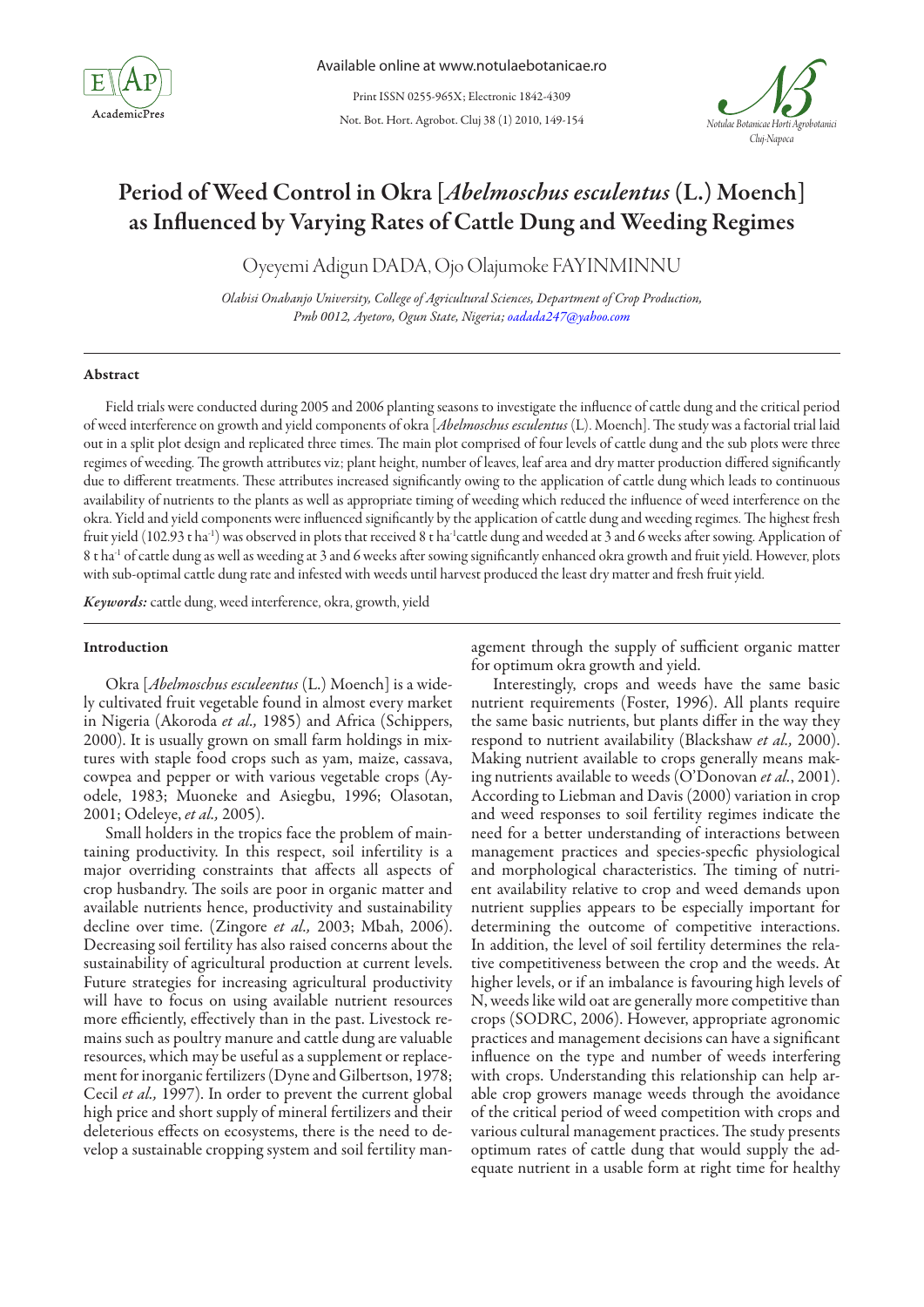#### 150

growth and optimal yield as well as an appropriate period during which weeds must be controlled to prevent unacceptable yield losses in okra.

#### Materials and methods

This study was conducted at the Teaching and Research Farm of the College of Agricultural Sciences, Olabisi Onabanjo University, Ayetoro, Ogun State, Nigeria. The study area lies at 7°12' N and 30°0' E longitude with an elevation of 250 m above sea level. It lies within the derived savannah agro-ecological zones in south western Nigeria. The soil of the experimental site is dominated by Ultisol. Generally, the monthly rainfall distribution pattern for Ayetoro is bimodal with peaks in June and September. Annual rainfall ranges from 1200 to 1450 mm spanning over eight months (March to October) with a dry spell in August.

The site had been under continuous cultivation for many years with corn, cassava, *Amaranthus cruentus, Celosia agentea, Corchorus olitorius, Solanium macrocarpon*  and *Citrullus* spp*.* At land preparation, pre-planting soil samples were collected randomly per replication at a depth of 0-15cm for physical and chemical analysis. Samples were bulked to form a composite sample. The samples were airdried, crushed and sieved through 2 and 0.5 mm meshes to determine pH  $(H<sub>2</sub>O)$ , total N, organic carbon percent (OC) available phosphorus (P), iron (Fe), copper (Cu) and zinc (Zn) also exchangeable cations following the methods of IITA (1982). Similarly, chemical and physical analysis of the cattle dung obtained from the cattle paddock in the College farm was carried out and the results are presented in Tab. 1.

| Tab. 1. Pre-planting chemical and physical properties of soil |  |  |  |  |
|---------------------------------------------------------------|--|--|--|--|
| and cattle dung used for the study                            |  |  |  |  |

| Property                   | Soil $(mod kg-1)$                             | Cattle dung* |  |  |  |  |  |
|----------------------------|-----------------------------------------------|--------------|--|--|--|--|--|
| pH(H,0)                    | 5.08                                          | 1.80         |  |  |  |  |  |
| OC(%)                      | 0.81                                          | 18.00        |  |  |  |  |  |
| Total Nitrogen (mg kg-1)   | 0.08                                          | 2.00         |  |  |  |  |  |
| $P(mgkg-1)$                | 2.00                                          | 8.50         |  |  |  |  |  |
|                            | Exchangeable cations (cmol kg <sup>-1</sup> ) |              |  |  |  |  |  |
| K                          | 1.78                                          | 7.00         |  |  |  |  |  |
| Ca                         | 0.48                                          | 8.24         |  |  |  |  |  |
| Na                         | 0.48                                          | 0.46         |  |  |  |  |  |
| Mg                         | 1.30                                          | 3.28         |  |  |  |  |  |
| Micronutrients $(mg kg-1)$ |                                               |              |  |  |  |  |  |
| Cu                         | 5.90                                          | 28.93        |  |  |  |  |  |
| Mn                         | 8.60                                          | 8.10         |  |  |  |  |  |
| Fe                         | 9.20                                          | 12.60        |  |  |  |  |  |
| Zn                         | 4.60                                          | 200.00       |  |  |  |  |  |
| Silt                       | 14.90                                         | na           |  |  |  |  |  |
| Clay                       | 6.90                                          | na           |  |  |  |  |  |
| Sand                       | 78.20                                         | na           |  |  |  |  |  |
| <b>CEC</b>                 | 10.81                                         | na           |  |  |  |  |  |

\* Dry weight basis, na= Not available

The experimental design used was a split plot arrangement in a randomized complete block design with three replications. The main plots were four cattle dung levels  $(0, 4, 8 \text{ and } 12 \text{ t} \text{ ha}^{-1})$  based on previous study with poultry manure (Odeleye *et al.*, 2005) and the sub plots were three weeding regimes (weedy check, weeding at 3 and 5 weeks after sowing (WAS) and 3 and 6 WAS. Main and sub-plots area were  $17.28 \text{ m}^2$  and  $5.76 \text{ m}^2$  respectively. Three seeds of early maturing cultivars (NHAe47-4), were sown per stand at a spacing of 0.9 m x 0.4 m to obtain plant population of 125,000 plants ha<sup>-1</sup>. Missing stands were supplied at one WAS, while seedlings were thinned to give the required plants per stand and population densities two WAS. Foliar and floral insects on the okra plants were controlled with regular sprays of 4.0 kg l-1 scent leaf (*Occimum gratisimum)* extract (Obadofin *et al.,* 2006). Weeding regimes were carried out on all the plots except the weedy check until six WAS.

## *Data collection*

Data collection commenced at three WAS and was carried out fortnightly until 10 WAS. These sampling periods covered the active vegetative development, anthesis and physiological maturity in okra. Data were collected on growth parameters, yield parameter and dry matter components as described below.

#### *Growth parameters*

Two plants from the middle row were tagged to prevent border line effect from which data on growth attributes were obtained. The growth parameters taken per plant were height (cm), number of leaves produced and leaf area (cm<sup>2</sup>).

#### *Yield components*

Matured fruits from the tagged plants were harvested every four days starting from 58 days after sowing. Number of fresh fruit/plant and weight (g) of fruits were taken.

### *Weed sample collection and biomass determination*

Samples of weeds within  $0.5 \text{ m}^2$  quadrant were collected, identified and classified based on floral morphology (broad or narrow) prior to weeding treatments. The interval between each sampling period was 1m and each plot was sampled four times once in each row. In order to determine the dry matter accumulation at each sampling period, weed samples were oven dried at 80°C for 48 hours.

#### *Statistical analysis*

Data on growth and yield parameters were subjected to analysis of variance (ANOVA) using a General Linear Model (GLM) of Statistical Analysis System (SAS Inst., 2000) the means were separated using Duncan Multiple Range Test (DMRT) at P<0.05.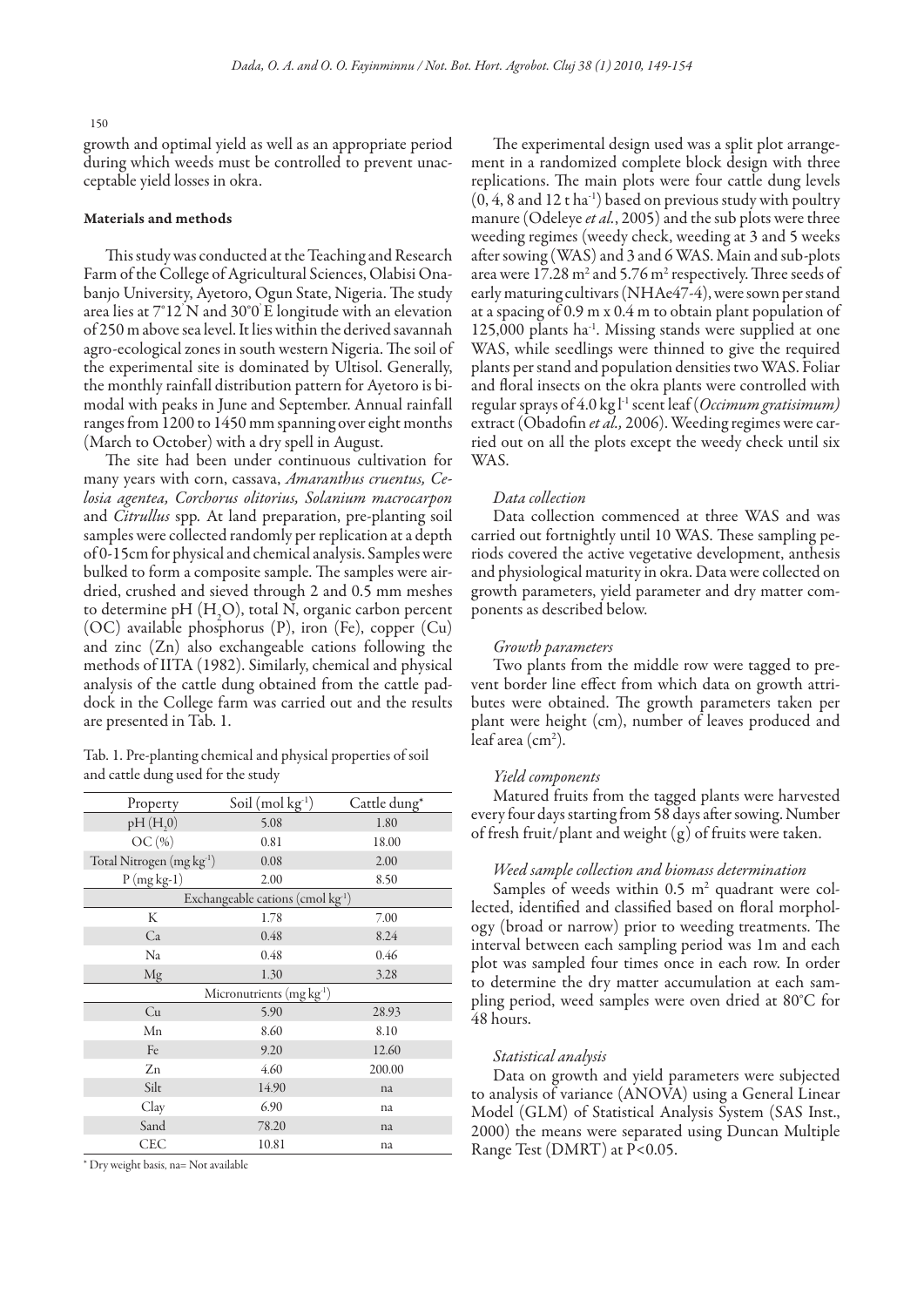# Results and discussion

#### *Growth parameters*

The yield and yield components of okra were significantly ( $p \le 0.05$ ) affected by different weeding regimes and rates of cattle dung (Tab. 2). Okra plants on weedy check plots were significantly taller than those in other plots weeded at either 3 and 5 weeks or 3 and 6 weeks after sowing across all growth stages except at the maturity stage. The significantly taller okra plants on the weedy check could be as a result of competition with weeds for light as reported by Weiss (1983) and Ndarubu *et al.* (2003). Also, okra plant produced significantly more with broader leaves in the field weeded at the interval of 3 and 6 weeks after sowing throughout the growth stages compared to other weeding regime treatments. This implies that weed interference until 3 WAS did not have any adverse effect on the growth and yield components of okra. However, weed interference beyond the third week after sowing conferred deleterious effect on growth, yield and yield components of okra. This is probably because there was an unprecedented increase in weed density between the first

period of weeding and the next thereby causing significant interference with okra growth and development. Similar findings have been reported by Alkamper (1976), Well and Cabredilla (1981), Abbaspour and Moghaddam (2004) and Adeosun (2005). This suggests that the critical period at which okra plant could tolerate weed competition falls within this range since most of the weeds encountered during the study were ephemeral (Tab. 4). Hence, the okra field needs to be kept weed free for the first two to three weeks and subsequently at six weeks after sowing in order to prevent yield loss due to weed competition. This agrees with the report of Scott *et al.* (1979) and Ayeni and Oyekan (1992) who reported that most crops have a certain range of tolerance to weed competition and length of period in which they are required to be weed-free. Also, the dry matter component of the okra plant was significantly higher in plots weeded at 3 and 6 WAS compared to the weedy checks (Tab. 2). This supposes that the manufactured photosynthates were partitioned into dry matter at this weeding regime perhaps because weed interference at this period had no adverse effect on the metabolic processes of this crop (Oworu, 1988; Gregory, 1989; Jörnsgård

Tab. 2. Influence of cattle dung and different weeding regimes on growth and dry matter yield of okra (*Abelmoschus esculentus* (L.) Moench)

| Weeding regimes (WAS)                 |                       | Plant height<br>$(cm)$ plant <sup>-1</sup> | Number of<br>leaves plant <sup>-1</sup> | Leaf area<br>$plant^{-1}$ (cm <sup>2</sup> ) | Total dry matter<br>yield plant <sup>1</sup> (g) |
|---------------------------------------|-----------------------|--------------------------------------------|-----------------------------------------|----------------------------------------------|--------------------------------------------------|
| $\Omega$                              |                       | 22.83b                                     | 1.00c                                   | 7.88b                                        | 1.00c                                            |
| 3 and 5                               |                       | 29.55a                                     | 4.00 <sub>b</sub>                       | 10.42a                                       | 6.33 <sub>b</sub>                                |
| 3 and 6                               |                       | 27.56a                                     | 8.00a                                   | 10.94a                                       | 18.37a                                           |
| $SE(\pm)$                             |                       | 3.71                                       | 2.03                                    | 0.95                                         | 5.14                                             |
| Rates of Cattle dung (t ha-1)         |                       |                                            |                                         |                                              |                                                  |
| $\theta$                              |                       | 18.52a                                     | 0.33 <sub>b</sub>                       | 9.12c                                        | 10.32c                                           |
| $\overline{4}$                        |                       | 21.27a                                     | 2.33ab                                  | 9.70 <sub>b</sub>                            | 33.80b                                           |
| 8                                     |                       | 25.18a                                     | 4.00a                                   | 10.08a                                       | 60.20a                                           |
| 12                                    |                       | 22.00a                                     | 5.33a                                   | 10.00a                                       | 66.70a                                           |
| $SE(\pm)$                             |                       | 1.37                                       | 1.08                                    | 0.22                                         | 12.94                                            |
| Interaction                           |                       |                                            |                                         |                                              |                                                  |
| Cattle dung rate (tha <sup>-1</sup> ) | Weeding regimes (WAS) |                                            |                                         |                                              |                                                  |
|                                       | $\theta$              | 0.00                                       | 0.00                                    | 0.00                                         | 0.00                                             |
| $\boldsymbol{0}$                      | 3 and 5               | 21.87                                      | 0.00                                    | 10.44                                        | 2.70                                             |
|                                       | 3 and 6               | 24.67                                      | 2.33                                    | 11.40                                        | 6.20                                             |
|                                       | $\theta$              | 0.00                                       | 0.00                                    | 0.00                                         | 0.00                                             |
| $\overline{4}$                        | 3 and 5               | 36.67                                      | 1.00                                    | 10.00                                        | 3.70                                             |
|                                       | 3 and 6               | 27.13                                      | 0.67                                    | 10.51                                        | 3.60                                             |
|                                       | $\boldsymbol{0}$      | 13.07                                      | 0.33                                    | 8.18                                         | 1.50                                             |
| $\,$ $\,$                             | 3 and 5               | 29.97                                      | 1.67                                    | 11.61                                        | 6.87                                             |
|                                       | 3 and 6               | 32.50                                      | 2.00                                    | 10.46                                        | 7.87                                             |
|                                       | $\theta$              | 10.00                                      | 0.33                                    | 6.55                                         | 0.01                                             |
| 12                                    | 3 and 5               | 32.83                                      | 3.33                                    | 9.61                                         | 4.00                                             |
|                                       | 3 and 6               | 23.17                                      | 1.67                                    | 11.38                                        | 14.37                                            |
| Mean                                  |                       | 21.74                                      | 1.11                                    | 9.75                                         | 4.24                                             |
| SEM $(\pm)$ (DF = 6)                  |                       | 3.28                                       | 0.31                                    | 0.45                                         | 1.20                                             |

Means followed by the same letter in a column are not significantly different at 5% level using Duncan's multiple range test (DMRT), WAS = weeks after sowing, SEM= standard error mean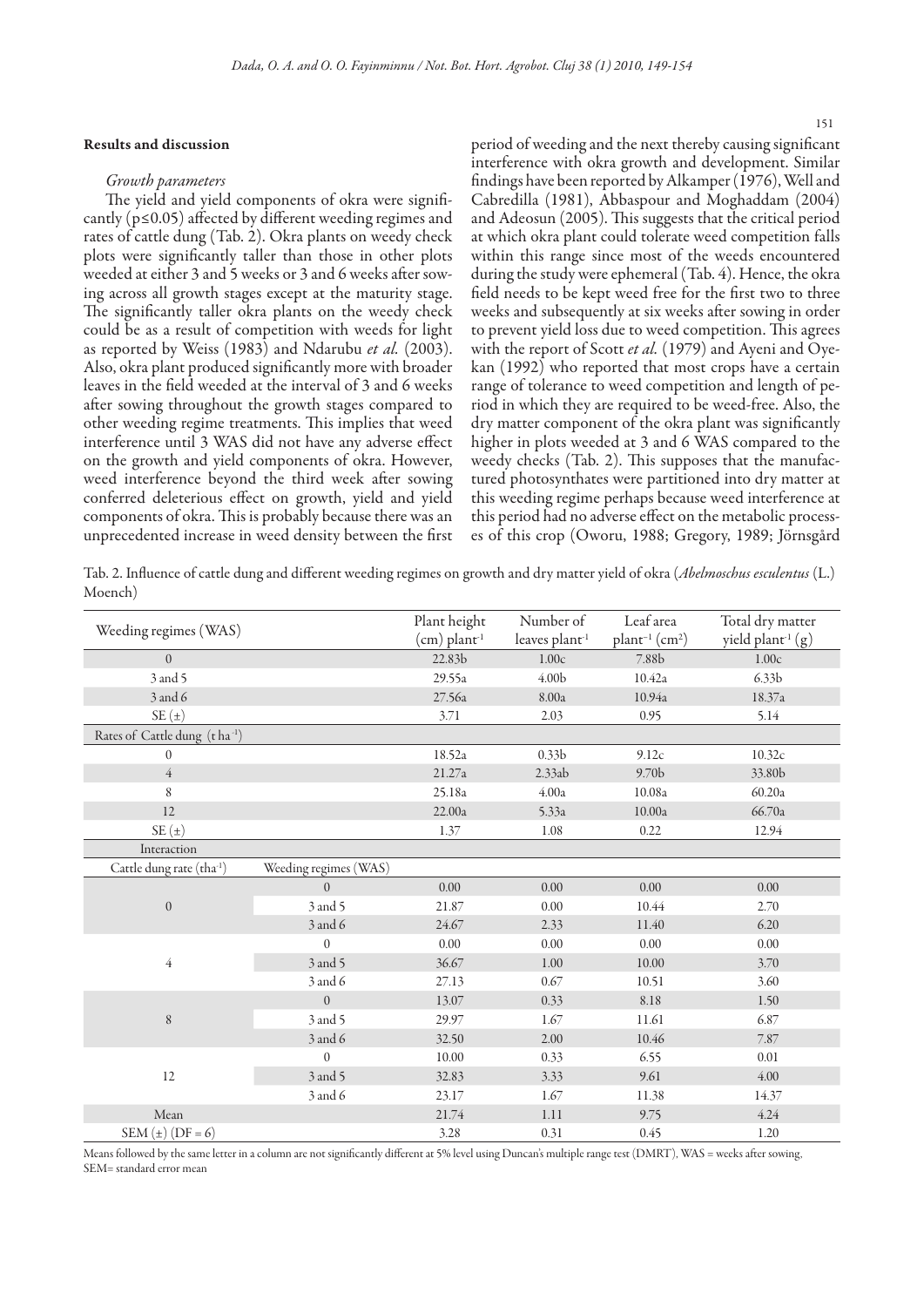152

Tab. 3. Influence of cattle dung and different weeding regimes on the fruits yield of okra (*Abelmoschus esculentus* (L.) Moench)

| Treatments               |                          |                   | Yield /plant                            |                   |  |
|--------------------------|--------------------------|-------------------|-----------------------------------------|-------------------|--|
|                          |                          |                   | Number of fruits Fresh fruit weight (g) | yield (tha-1)     |  |
| Weeding regimes (WAS)    |                          |                   |                                         |                   |  |
|                          | $\overline{0}$           | 1.00 <sub>b</sub> | 2.55 <sub>b</sub>                       | 9.54b             |  |
|                          | 3 and 5                  | 6.00a             | 9.38a                                   | 35.19a            |  |
|                          | 3 and 6                  | 4.00a             | 11.83a                                  | 44.37a            |  |
|                          | Mean                     | 3.67              | 7.92                                    | 29.70             |  |
|                          | $SE(\pm)$                | 1.45              | 2.78                                    |                   |  |
|                          | Cattle dung rate (tha-1) |                   |                                         |                   |  |
|                          | $\overline{0}$           | 0.67c             | 7.88b                                   | 29.55b            |  |
|                          | $\overline{4}$           | 2.33ab            | 8.42b                                   | 31.59b            |  |
|                          | $\,8\,$                  | 5.00a             | 13.62a                                  | 51.09a            |  |
|                          | 12                       | 3.67 <sub>b</sub> | 11.92a                                  | $44.70\mathrm{b}$ |  |
|                          | Mean                     | 2.92              | 10.46                                   | 39.23             |  |
|                          | $SE(\pm)$                | 0.93              | 1.38                                    | 10.37             |  |
|                          | Interaction              |                   |                                         |                   |  |
| Cattle dung rate (kha-1) | Weeding regimes (WAS)    |                   |                                         |                   |  |
|                          | $\boldsymbol{0}$         | $0.00\,$          | 0.00                                    | $0.00\,$          |  |
| $\boldsymbol{0}$         | 3 and 5                  | 1.00              | 11.33                                   | 42.48             |  |
|                          | 3 and 6                  | 2.00              | 15.68                                   | 58.80             |  |
|                          | $\boldsymbol{0}$         | 0.85              | 2.02                                    | 7.59              |  |
| $\overline{4}$           | 3 and 5                  | 1.33              | 12.30                                   | 46.14             |  |
|                          | 3 and 6                  | 1.67              | 23.52                                   | 88.20             |  |
| 8                        | $\boldsymbol{0}$         | 0.33              | 1.73                                    | 6.48              |  |
|                          | 3 and 5                  | $1.00\,$          | 13.80                                   | 51.75             |  |
|                          | 3 and 6                  | 2.33              | 27.45                                   | 102.93            |  |
| 12                       | $\boldsymbol{0}$         | $1.00\,$          | 2.01                                    | 7.89              |  |
|                          | 3 and 5                  | 2.33              | 20.13                                   | 75.48             |  |
|                          | 3 and 6                  | 1.33              | 13.43                                   | 50.28             |  |
|                          | Mean                     | 1.29              | 12.75                                   | 47.83             |  |
|                          | SEM $(\pm)$ (DF = 6)     | 0.20              | 2.41                                    | 31.28             |  |

Means followed by the same letter in a column are not significantly different at 5% level using Duncan's multiple range test (DMRT). WAS = weeks after sowing, SEM= standard error mean

Tab. 4. Pre dominant weeds identified during in the study area

| S/no. | <b>Broad</b> leaves                  | Families      | Grasses                                                  | Families | Sedges                          | Families   |
|-------|--------------------------------------|---------------|----------------------------------------------------------|----------|---------------------------------|------------|
| 1.    | Eupborbia heterophylla (L.)          | Euphorbiaceae | Acroceras zizanoideae                                    | Poaceae  | $Cyperus$ difformis $(L.)$      | Cyperaceae |
| 2.    | Eupborbia birta (L.)                 | Euphorbiaceae | Eragrotis tenella (Lin.) P.<br>beauv. Ex Roem and chult. | Poaceae  | Cyperus iria (L.)               | Cyperaceae |
| 3.    | Phyllantus amarus<br>Schum and Thonn | Euphorbiaceae | <i>Eleusine indica (L.)</i> Gaertn.                      | Poaceae  | Kyllinga squamulata<br>(Thorn.) | Cyperaceae |
| 4.    | $Portulaca$ olereaceae $(L.)$        | Portulacaceae | Panicum maximum (Jacq)                                   | Poaceae  |                                 |            |
| 5.    | Talinum triangulare<br>(Jacq.) Willd | Portulacaceae | Seteria babata (Lam) Knuth                               | Poaceae  | $C$ yperus happen $(L)$         | Cyperaceae |
| 6.    | <i>Tridax procumbens</i> (L.)        | Asteraceae    | Cynodon dactylon $(L.)$ Pers.                            | Poaceae  |                                 |            |
| 7.    | Ageratum conyzoidea (L.)             | Asteraceae    |                                                          |          |                                 |            |
| 8.    | Synedrella nodiflora Garetn.         | Asteraceae    |                                                          |          |                                 |            |
| 9.    | Boerhvia diffusa (L.)                | Nyctaginaceae |                                                          |          |                                 |            |
| 10.   | Amaranthus spinosus (L.)             | Amaranthaceae |                                                          |          |                                 |            |
| 11.   | Commelina bengahalensis (L.)         | Commelinaceae |                                                          |          |                                 |            |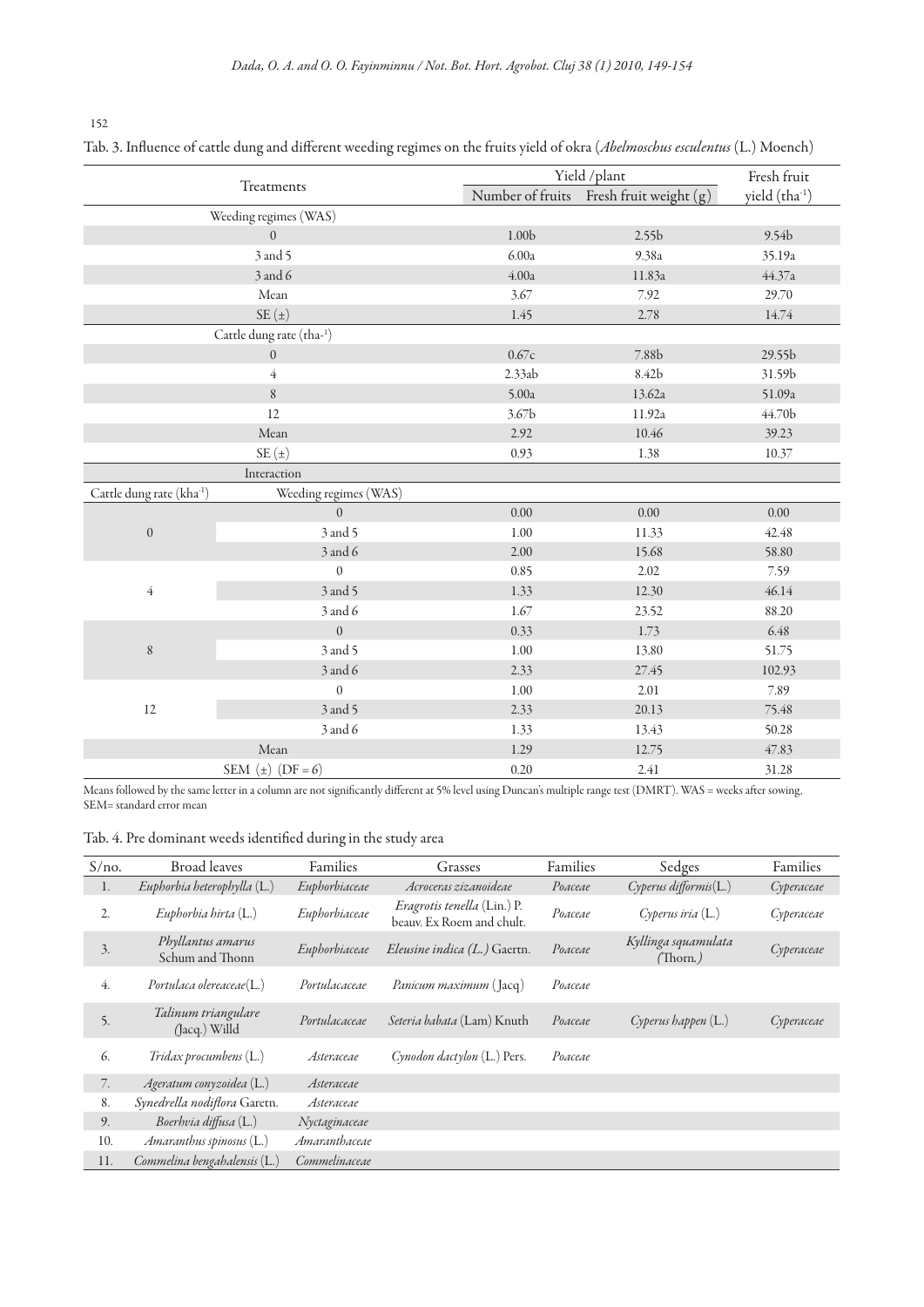*et al.,* 1996). Several researchers have indicated that the end of CPWC was not stable but was highly dependent on the density, competitiveness, and emergence periodicity of the weed population (Evans *et al*., 2003; Norsworthy and Oliveira, 2004).

Growth and yield parameters of okra were significantly influenced by application of cattle dung. Application of 4 t ha-1 cattle dung enhanced stem elongation during vegetative and reproductive growth stages but the rate of stem elongation increased at a decreasing rate there after until maturity. This suggests that the application of a suboptimal nutrient level would be inadequate to sustain okra plant up to maturity. Application of 8 t ha<sup>1</sup> cattle dung appeared to be optimum for the production of okra. This is evidenced from the results obtained for growth attributes and dry matter accumulation of okra (Tab. 2). This rate is in consonance with the recommendations of Agboola and Unamma (1984), Yayock *et al.* (1998). Ib'libner (1989) affirmed that okra requires large amount of nutrients (nitrogen) over a short period of time hence, slow availability of nitrogen is desirable. Increase in rate of cattle dung application beyond  $8$  t ha<sup>-1</sup> tends to encourage dry matter production as observed when 12 t ha<sup>-1</sup> of cattle dung was applied. This could be as result of the availability of an abundant nutrient supply which tends to accentuate dry matter accumulation in lieu of partitioning the assimilates into economic yield in the form of fruit. This finding agrees with the report of Akanbi (2002).

## *Fruit yield*

The least fruit yield was recorded on weed-infested plots until harvest without cattle dung (Tab. 3). Application of 8 t ha-1 cattle dung and weeding at 3 and 6 WAS significantly increased the fruit yield of okra. This suggests that most of the assimilates were partitioned into economic yield principally because weed interference at this weeding regime and cattle dung rate did not confer any adverse effect on the source and sink metabolic process of the crop. This could be attributed to adequate canopy formation, which made it easy for the crop to intercept solar radiation better than the weeds, hence, making the weed interference less effective on the fruit yield of the crop. Oworu (1988) and O'Donovan *et al.* (1997) have also reported similar findings.

Interactive effect of weeding regimes and cattle dung rate showed that weeding of okra at 3 and 6 weeks after sowing and application of  $8$  t ha<sup>-1</sup> cattle dung would be beneficial to okra production in term of fruit yield. At this rate and weed removal, the nutrient released tends to coincide with the exponential growth phase when nutrients released are utilized and converted to economic yield as against biological yield (Tab. 3). The least growth attributes and dry matter accumulation were observed in infested plots until harvest without the application of cattle dung. This revealed that efficient uptake and utilization of applied nutrient for okra growth, development and yield

is dependent on appropriate timing of weed removal and rate of the applied nutrients. This is similar to the reports of Liebman and Davis (2000) and Adeosun (2005).

## Conclusions

This study proposes the application of  $8$  t ha<sup>-1</sup> cattle dung and weeding at 3 and 6 weeks after sowing as adequate for optimum growth, development and fruit yield of okra in savannah agro-ecology. This would be beneficial to the resources of poor small farm holders who dominated the farming enterprise in developing economies of the world (Balasubramanian *et al.,* 2007). In addition, technologies that advanced the weeding of crops at the critical weed competition period rather than haphazard weeding should be advocated among the small farm holders in order to reduce the financial burden of the cost of labour or yield loss due to untimely weeding.

## References

- Abbaspour, M. and P. R. Moghaddam (2004). The critical period of weed control of corn in Mashhad region, Iran. Iranian J. of Agron. Res. 2:182-195 (In Farsi).
- Adeosun, J. O. (2005). Influence of nitrogen and period of weed interference on yield and yield components of upland rice (*Oriza sativa*) at Samaru, Nigeria. Nigerian Journal of Weed Science 18:45-55.
- Agboola, A. A. and R. P. A. Unamma (1984). Maintenance of soil fertility under traditional farming system. Agron. J. 77:7-15.
- Akanbi, W. B. (2002). Growth, nutrient uptake and yield of maize and okra as influenced by compost and nitrogen fertilizer under different cropping systems. Ph.D. Thesis, Department of Crop Protection and Environmental Biology, University of Ibadan, Nigeria.
- Akoroda, M. O., O. A. Ayin and I. O. A. Tijani (1985). Edible fruit productivity and harvest duration of okra in southern Nigeria. Tropical Agric. (Trinidad) 63:(20)110-112.
- Alkamper, J. (1976). Influence of weed infestation on effect of fertilizer dressings. Pflanzenschutz-Nachrichten 29:191- 235.
- Ayeni, A. O. and P. Oyekan (1992). Weed control in soybean (*Glycine max* L. (Merr.) in Nigeria. Tropical Oil Seed Journal 1:43-52.
- Ayodele, O. J. (1983). Yield response of okra (*Abelmoschus esculentus* (L) Moench) to N.P.K fertilizer. NIHORT Training Guide pub. on okra production.
- Balasubramanian, V., M. Sie, R. J. Hijmans and K. Otsuka (2007). Increasing rice production in sub-Saharan Africa: Challenges and opportunities. Advances in Agronomy 94:55-133.
- Blackshaw, R. E., G. Semach, X. Li, J. T. O'Donovan and K. N. Harker (2000). Tillage, fertilizer and glyphosate timing